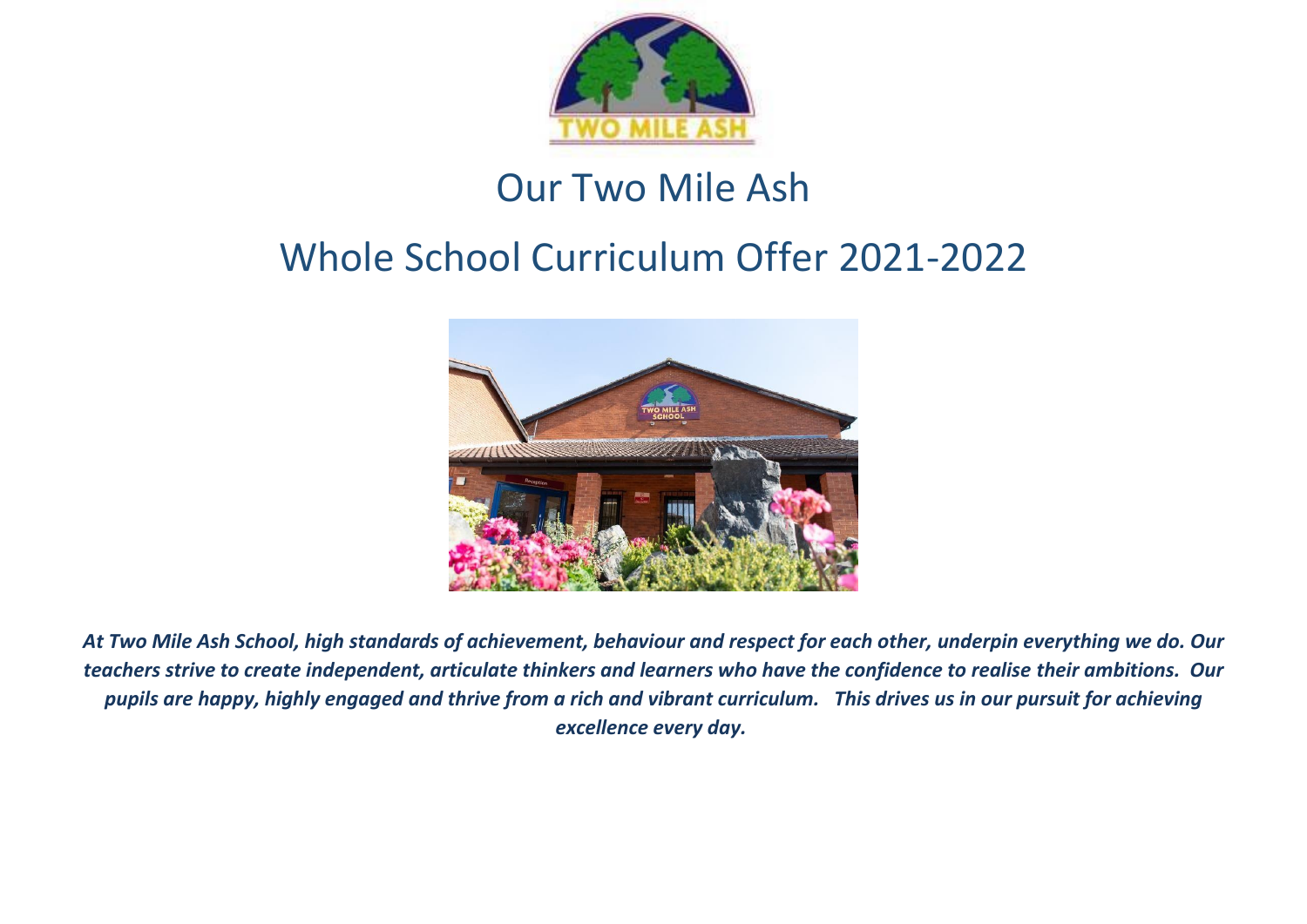## **Our Curriculum**

**The curriculum is all the planned activities that we organise in order to promote learning and personal growth and development. It includes not only the formal requirements of the National Curriculum, but also the range of extra-curricular activities that the school organises in order to enrich the experience of the children. It also includes the 'hidden curriculum', or what the children learn from the way they are treated and expected to behave. We aim to teach children how to grow into positive, responsible people, who can work and co-operate with others while developing knowledge and skills, so that they achieve their true potential.** 

#### **Values**

Our curriculum is underpinned by our common ethos and shared values. The curriculum is the means by which the school achieves its objective of educating children in the knowledge, skills and understanding that they need to progress and achieve higher standards and prepare them for the next stage of education in order to lead fulfilling lives.

- We value the way in which all children are unique, and our curriculum promotes respect for the views of each individual child, as well as for people of all cultures.
- We value the importance of each person in our community. We organise our curriculum so that we promote co-operation and understanding between all members of our community.
- We value the rights enjoyed by each person in our society. We respect each pupil in our school for who they are, and we treat them with fairness and honesty. We aim to enable each person to be successful, and we provide equal opportunities for all the children in our school.
- We value our environment, and we aim, through our curriculum, to teach respect for our world, and how we should care for it for future generations, as well as our own.
- We value the spiritual and moral development of each person l as well as their intellectual and physical growth.

#### **Aims and objectives**

The National Curriculum provides pupils with an introduction to the essential knowledge that they need to be educated citizens. It introduces pupils to the best that has been thought and said; and helps engender an appreciation of human creativity and achievement. The National Curriculum is just one element in the education of every child. There is time and space in the school day and in each week, term and year to range beyond the National Curriculum specifications. The National Curriculum provides an outline of core knowledge around which teachers can develop exciting and stimulating lessons to promote the development of pupils' knowledge, understanding and skills as part of the wider school curriculum. This is underpinned by our common ethos and shared values. It is vibrant, rich and offers a wide range of learning experiences. Our broad and balanced curriculum provides opportunities to learn about the local, wider and global community and supports and enables pupils to lead fulfilling lives.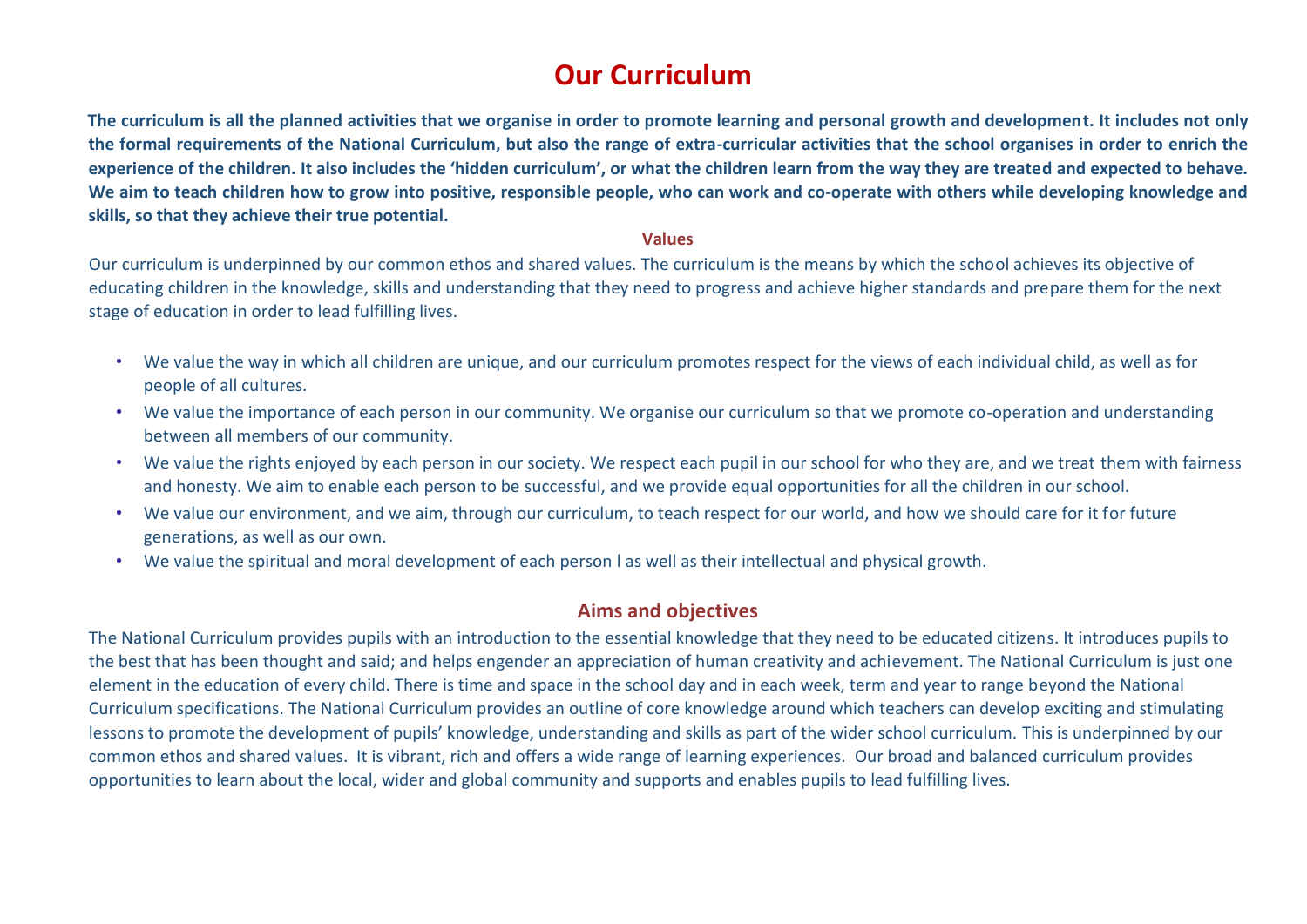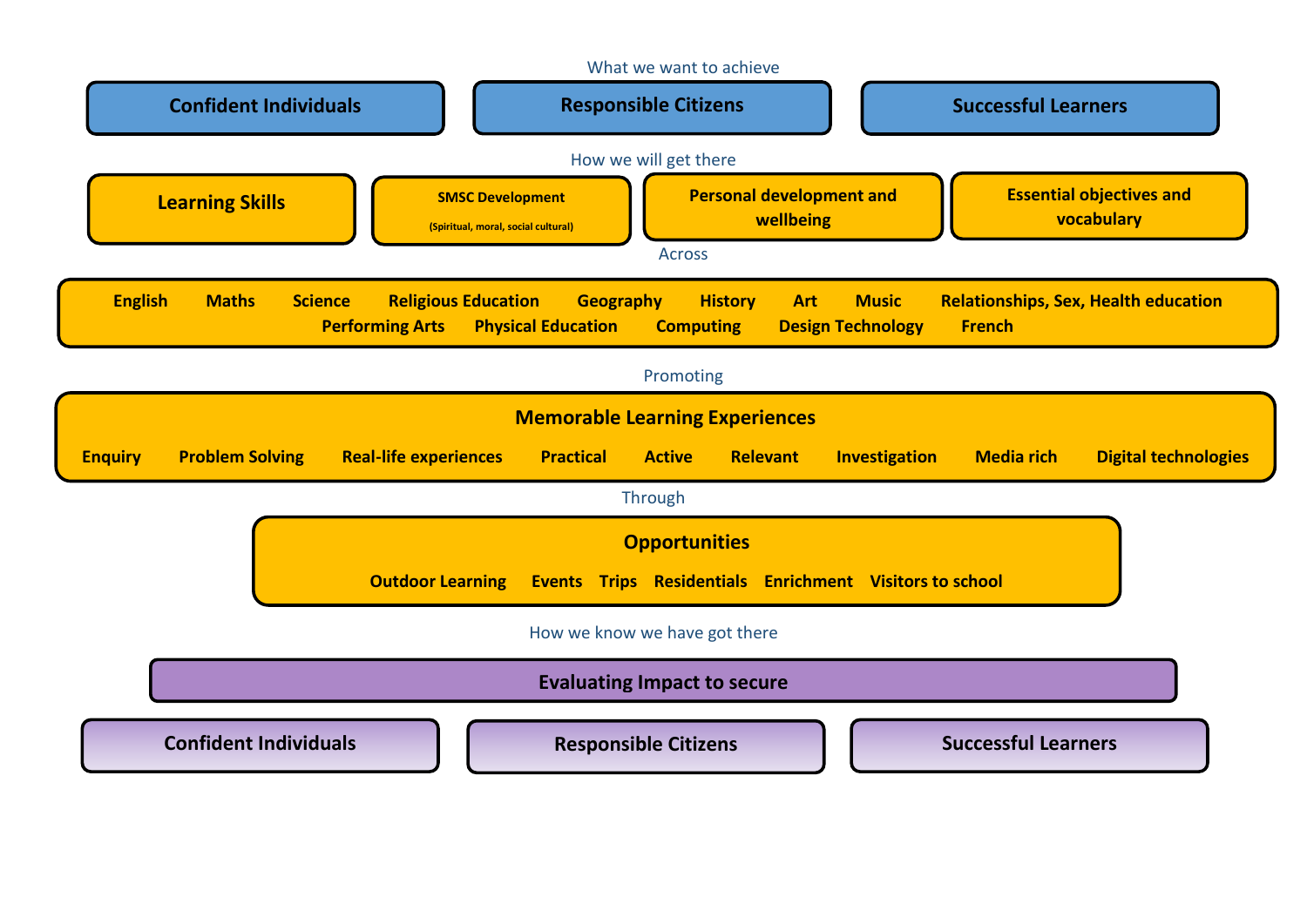### **Essential skills for learning and life**

#### **Confident Individuals**

#### *Who are prepared for the next stage of learning and are equipped with the skills to contribute to an ever-changing world*

- Have a sense of self-worth, self-awareness and personal identity that enables them to manage their emotional, mental, spiritual and physical wellbeing
- Relate well to others and maintain good relationships
- Are decisive and becoming increasingly independent and are able to take their own initiative
- Make healthy lifestyle choices

 $\overline{\phantom{a}}$ 

- Take managed risks and stay safe
- Are willing to try new things and make the most of opportunities
- Have a sense of optimism about their lives and the future
- Develop personal values and attributes such as honesty, empathy and respect for others.

#### **Responsible Citizens**

#### *Who make a positive contribution to the life of school and to society*

- Are prepared for their role as a member of their own family and as a class member of our TMA family
- Are prepared for their role in the wider community i.e. through charitable fundraising
- Have secure values and beliefs and have principles to distinguish right from wrong, readily applying this understanding to their own lives and in doing so, respect the civil and criminal laws of Britain
- Understand their own and others' cultures and traditions with British Heritage, and have a strong sense of their own place in the world
- Recognise the central role of the democratic parliamentary system within Britain and the beliefs and values that underpin this
- Cooperate with others when taking the role as a leader as well as when working collaboratively within a team
- Respect others and act with integrity
- Appreciate and celebrate diversity, by understanding, accepting and respecting different religious, cultural and community groups
- Sustain and improve the environment; locally and globally.

#### **Successful Learners**

#### *who enjoy learning, make rapid progression and achieve highly*

- Have essential skills of English, maths, communication and technology
- Enjoy and are motivated and determined to achieve high standards of progress and achieve – to be successful beyond any boundaries they may face, now and in the future
- Challenged through work and enjoy challenging activities
- Be open to new thinking and ideas
- Able to learn independently and collaboratively, as part of a team
- Communicate effectively in a variety of ways
- Enquiring minds and think for themselves to process information, reason, question and evaluate
- Creative, innovative and resourceful, able to identify and solve problems in ways that draw upon a range of learning areas
- Know about big ideas and events that shape our world.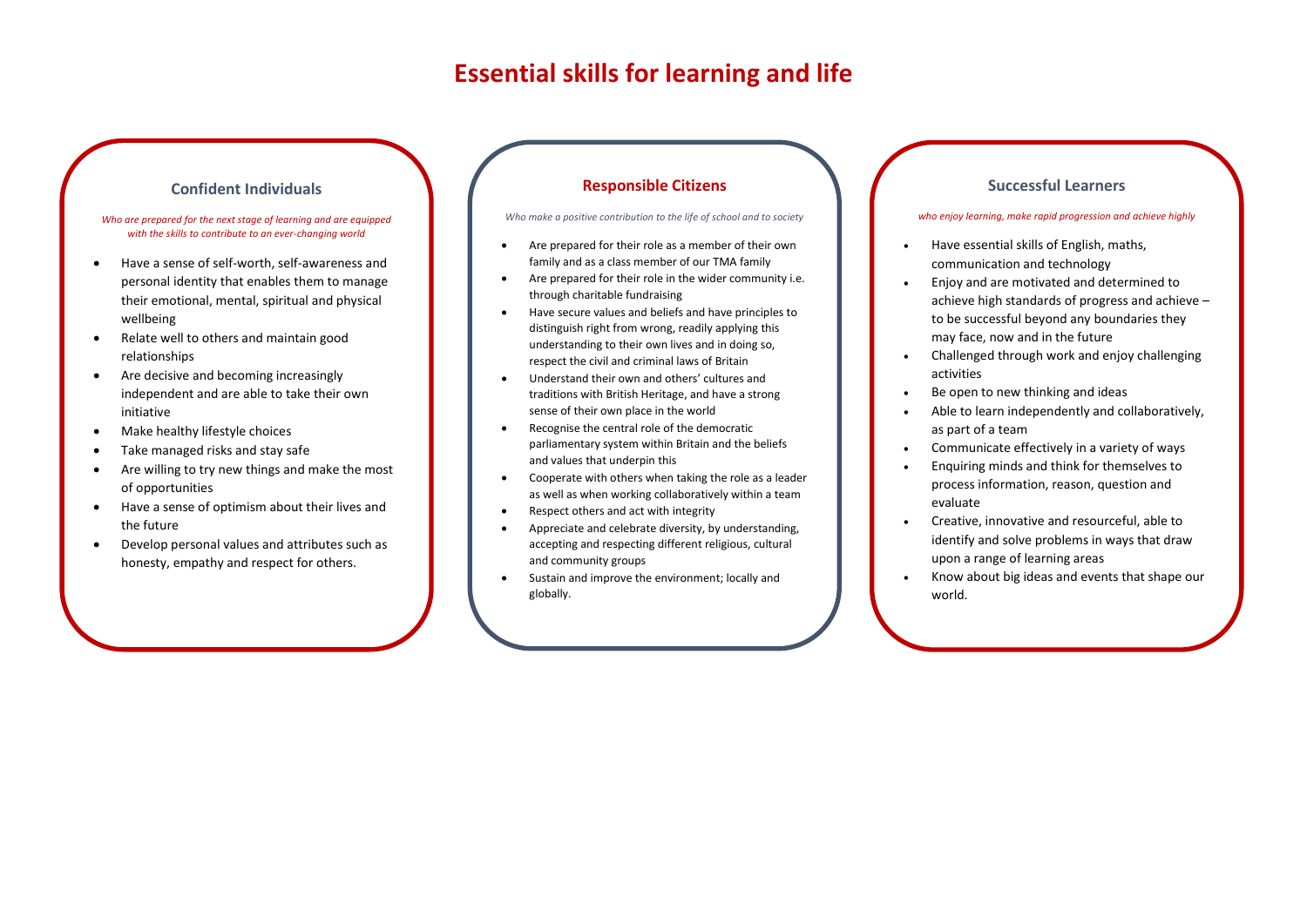## **Passport to Success**

We recognise the importance of ensuring all our pupils are equipped with the essential skills of literacy, mathematics and communication. We promote the development of pupils' thinking skills and personal capabilities to encourage a thirst for further learning. We aim to instil in our pupils a set of values that carry instinctive respect for others, appreciation of their views and the ability to make sense of the world they live in.

**Confident Individuals Confident Individuals Confident Individuals Confident Individuals Confident Individuals** 

These essential skills are embedded into every aspect of school life.

**Skills of Successful Learners** 

*We will seek every opportunity to develop our ability and willingness to:* 

- *Be independent*
- *Be curious*
- *Collaborate*
- *Persevere*
- *Focus*

l

- *Be imaginative*
- *Be reflective*
- *Motivate*

#### **Personal Development and Wellbeing**

- Create building blocks and characteristics of positive relationships.
- Physical health and mental wellbeing to enable pupils to know how to seek support as early as possible.
- Good physical health contributes to good mental wellbeing, and vice versa.
- Enable pupils to take risks, ask questions, make mistakes, learn to trust and share their feelings in order to feel safe.

**Essential Objectives and Vocabulary** 

- Progression of skills and knowledge
- Explicit connections and links between different subjects and experiences
- Use of technology and multi-media
- High quality opportunities for speaking and listening throughout the curriculum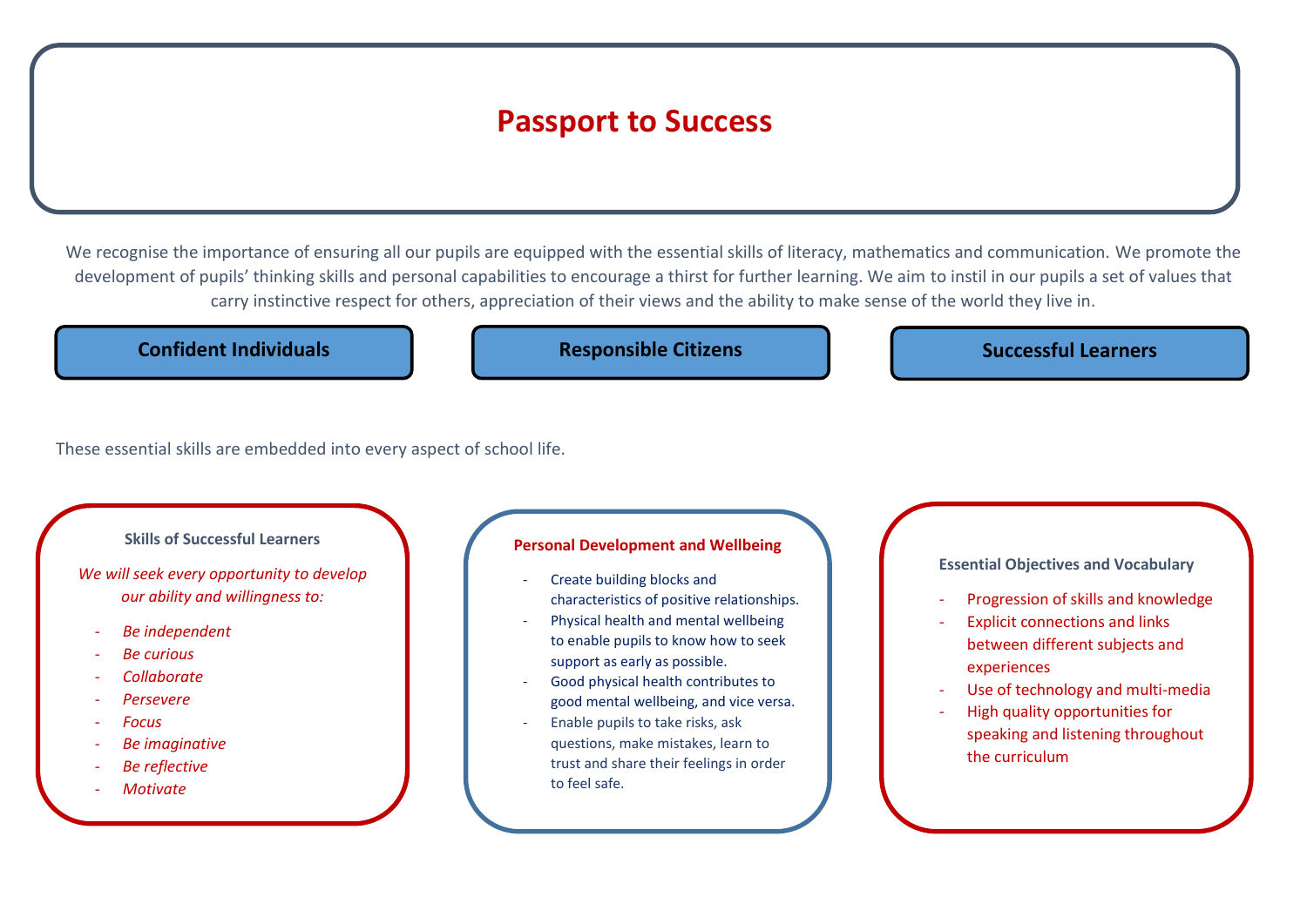## **Skills of Successful Learners**



Learning skills are necessary for success in all aspects of life, including school, relationships and work. At TMA, pupils can learn these eight skills of successful learners and develop them through their journey with us. By the time they leave us in Year Six, pupils are equipped with the essential learning skills they need to be prepared for their next stage of learning and contribute to society. These eight learning skills help us to identify our pupils as successful learners.

Within the passport to success, there is a clear progression model of how these learning skills are developed through each year group.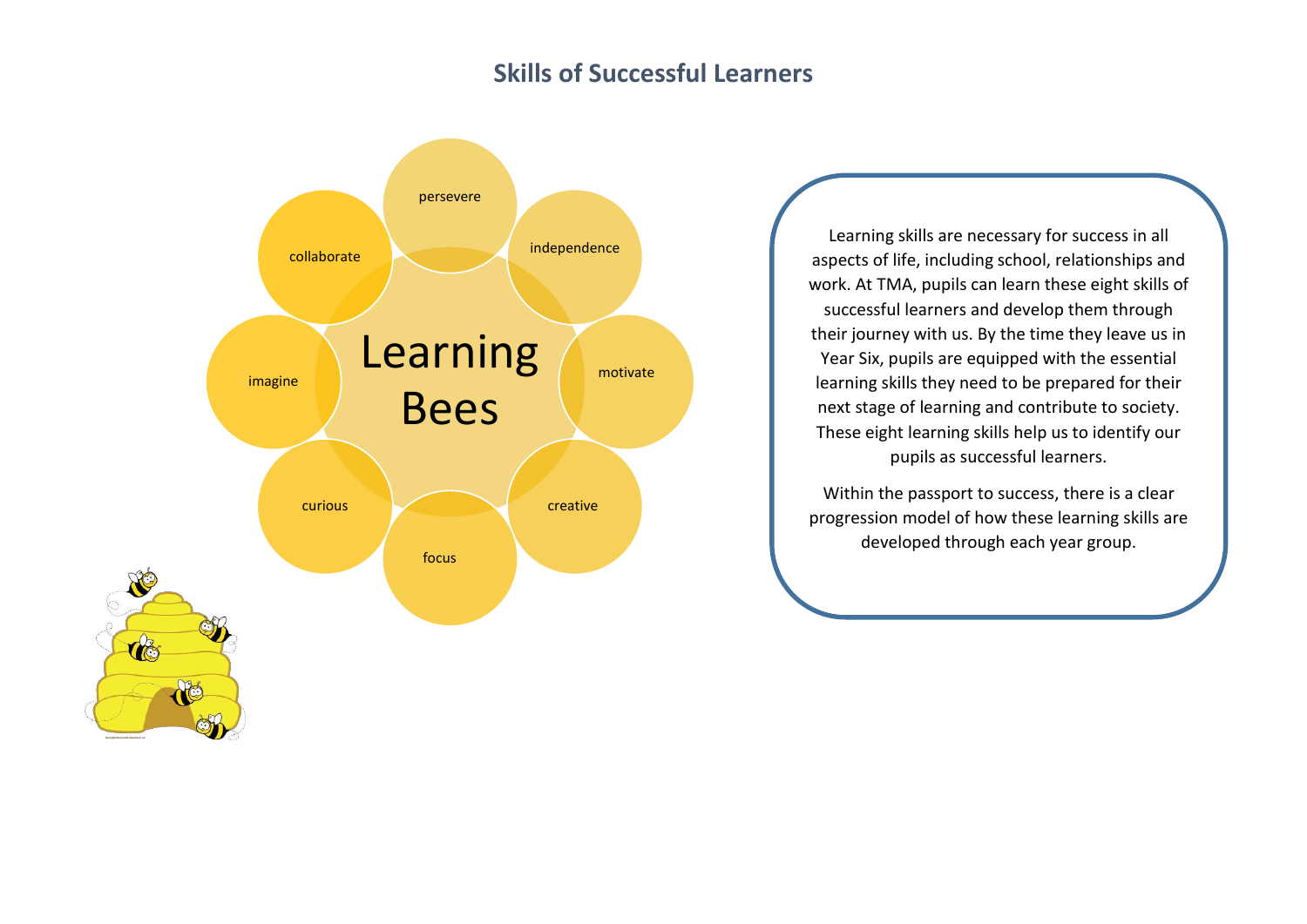## **SMSC**

Two Mile Ash school curriculum aims to promote pupils' spiritual, moral, social and cultural development and prepares all pupils for the opportunities, responsibilities and experiences of life.

Our school curriculum promotes pupils' **spiritual, moral, social and cultural development** and, in particular, develops principles for distinguishing between right and wrong. It develops their knowledge, understanding and appreciation of their own and different beliefs and cultures, and how these influence individuals and societies. Our school curriculum reflects British values, develops pupils' integrity and



autonomy and helps them to be responsible and caring British citizens capable of contributing to the development of a just society. It promotes equal opportunities and enables pupils to challenge discrimination and stereotyping. It develops their awareness and understanding of, and respect for, the environments in which they live, and secures their commitment to sustainable development at a personal, local, national and global level. It also equips pupils to make informed judgments and independent decisions and to understand their responsibilities and rights.

Our school curriculum promotes pupils' self-esteem and emotional well-being and helps them to form and maintain worthwhile and satisfying relationships, based on respect for themselves and for others, at home, school, work and in the community. It develops their ability to relate to others and to work for the common good. It enables pupils to respond positively to opportunities, challenges and responsibilities, to manage risk and to cope with change and adversity. It prepares pupils for the next steps in their education, training and employment and equips them to make informed choices at school and throughout their lives, enabling them to appreciate the relevance of their achievements to life and society outside school, including leisure, community engagement and employment.

We promote appreciation of and respect for people of all faiths (or those of no faith), cultures and lifestyles, through the effective spiritual, moral, social and cultural development of pupils, including extra-curricular activity and volunteering within the school community, to prepare pupils for life in modern Britain. The curriculum prepares pupils for the opportunities, responsibilities and experiences of later life through a variety of subjects.

Our programme of assemblies helps promote pupils' spiritual, moral, social and cultural development, providing clear guidance on what is right and wrong. Each aspect of spiritual, moral, social and cultural development is defined by indicators that include reference to fundamental British values.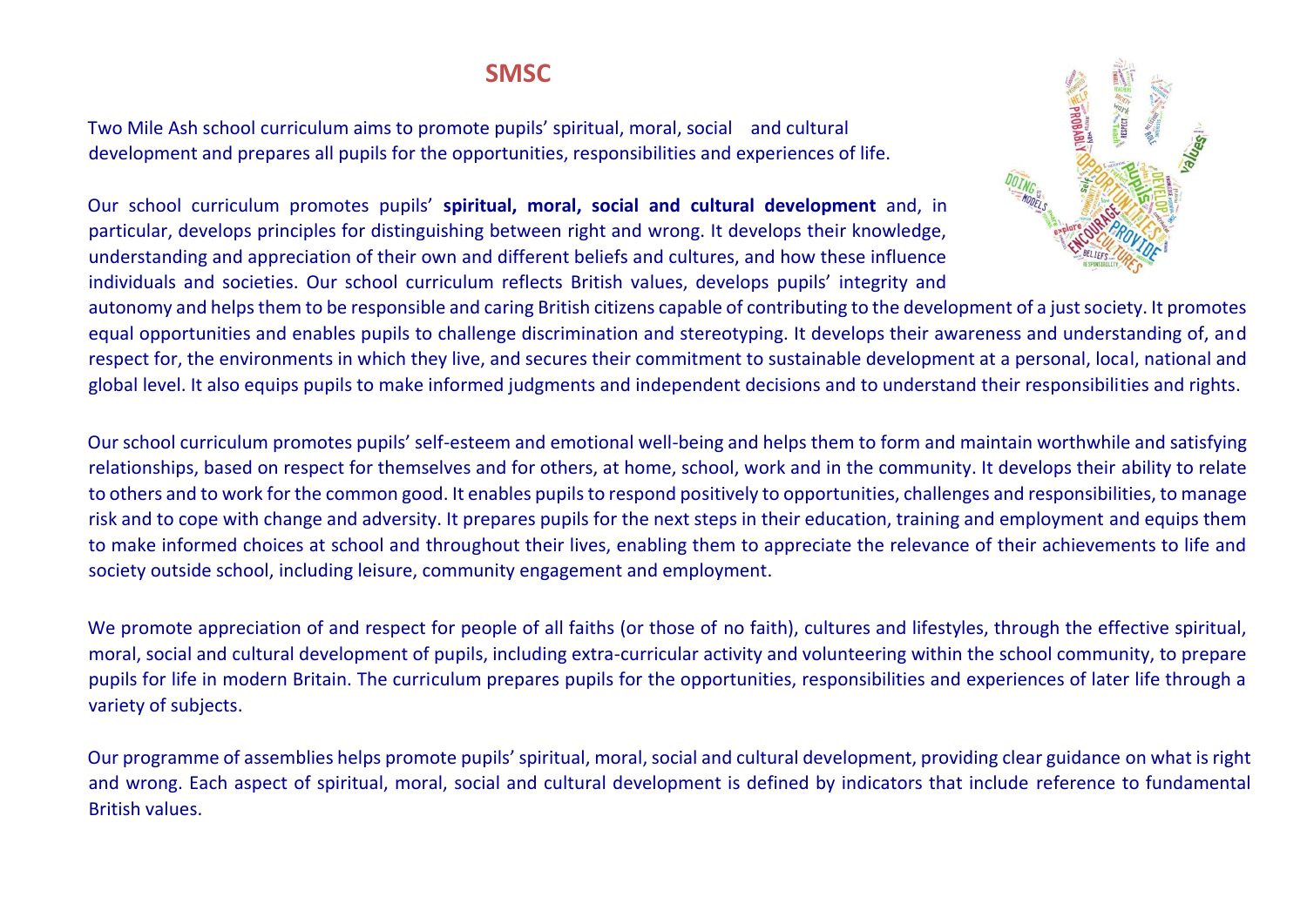## **Personal Development and Wellbeing**

We believe that in order for pupils to become confident individuals, successful learners and responsible citizens, they need the knowledge that will enable them to make informed decisions about their wellbeing, health and relationships and to build self-empowerment.

Our curriculum enables pupils to become confident individuals, by developing the capacity to make decisions when facing risks and challenges. We pride ourselves on nurturing pupils to develop better resilience, to know how and when to ask for help, and to know where to access support. Our School Creed and mission statement, 'Nurturing the Best in Each Other' supports in creating our culture and ethos where everyone is valued. This is shared with pupils in assemblies and explored during 'TMA Time'. The 'Well Being Ambassadors' group lead by pupils and the schools well- being coach, encourages pupils to share their concerns and supports their personal development.

As well as promoting a healthy mind, we also excel in promoting a healthy lifestyle. As a minimum, all of our pupils receive two hours of physical education and thirty minutes physical exercise through daily class activity charts. We start the academic year with a Fitness and Wellbeing unit in physical education lessons, where the children are taught both the theory and physical lessons of what makes a healthy lifestyle. This is then promoted throughout the year through our fitness, house festivals and sports days. We also start the academic year with a Health and Wellbeing for the first unit in our RSHE lessons, this not only encompasses strategies for wellbeing but to recognise opportunities to make their own choices about food, what might influence their choices and the benefits of eating a balanced diet.

Being a responsible citizen encompasses many aspects, one of which is making good choices, learning to behave appropriately, and having respect for others and the environment in which we work and live together. As a school, we believe it is important to prepare pupils for the next stage of their life. There must be a total consistency of expectation that everyone (irrespective of gender, race or culture) should feel safe and secure, have empathy and respect for all others, and place a high value upon individual achievement and personal development. We have many pupil voice groups to ensure that the children feel valued.

We foster a positive environment where pupils exhibit a sense of commitment and pride in the school. Our key aim is to promote positive behaviours and help pupils to understand the impact that inappropriate behaviours can have on one and other and how to make better informed choices in the future. Woven throughout our school community, is 'the right to be safe', 'the right to be respected' and 'the right to learn'. Each pupil has a personal responsibility to respect the rights of all individuals in the school and its community by adhering to and aspiring towards the TMA Responsible Citizenship Diploma. This message is consistently promoted by staff and pupils. The Protective Behaviours approach at TMA enables pupils to take risks, ask questions, make mistakes, learn to trust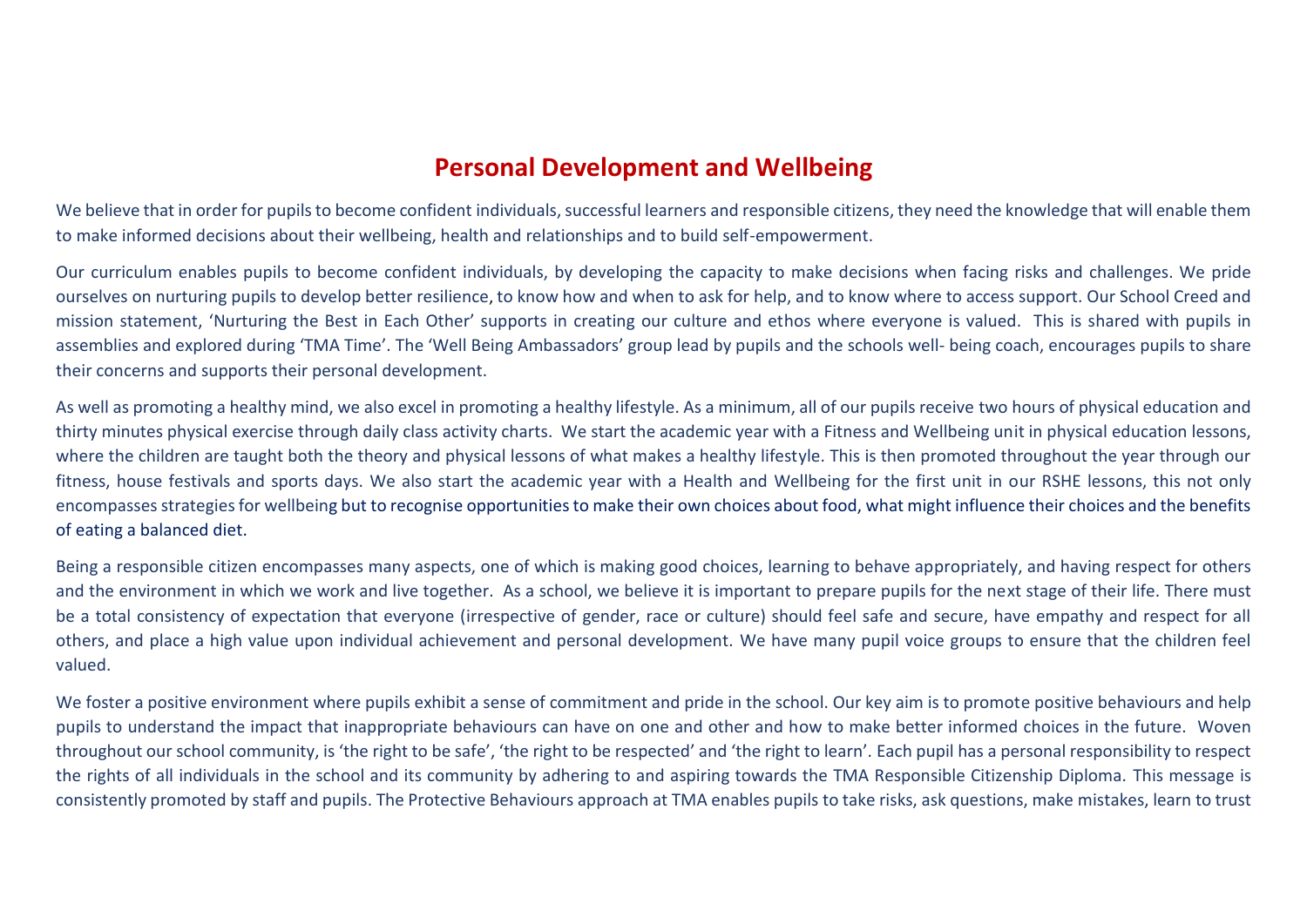and share their feelings in order to feel safe. The pupils know that they have the right to feel safe at all times and know they can talk with someone about anything even if it feels awful or small.

## **Essential Objectives and Vocabulary**

Essential objectives are carefully sequenced statements that define the expected goal of the National Curriculum, lesson or activity in terms of demonstrable skills or knowledge that will be acquired by a pupil as a result of structured teaching.

Essential Learning Objectives are the assessment foci in the TMA Curriculum. The Purpose and Aims of Study have been used to create the learning objectives. In the Whole School Curriculum, learning objectives are not 'achieved', they are advanced: systematically and gradually from Year 1 through to Year 6.

Milestones provide assessment criteria for each learning objective. They describe progression as follows:

- Milestone  $1$  the expected attainment by the end of Year 2
- Milestone  $2$  the expected attainment by the end of Year 4
- Milestone  $3$  the expected attainment by the end of Year 6

With vocabulary, the more words children can read, know, understand and remember is directly linked to how successful our pupils will be in life: we therefore ensure we explicitly expose and teach them vocabulary and immerse them in a language rich environment to enable this to occur.

As with all other areas of education, we ensure we have a comprehensive, progressive and sequential approach to teaching pupils the vocabulary they need and if there are 'vocabulary gaps' in pupils' learning, we ensure we close these gaps in the same way we need to in all other areas of the curriculum and wider life opportunities.

Through creating these we are producing and promoting …

| <b>Memorable Learning Experiences</b> |                        |                              |                  |               |          |                      |                   |                             |  |
|---------------------------------------|------------------------|------------------------------|------------------|---------------|----------|----------------------|-------------------|-----------------------------|--|
| <b>Enguiry</b>                        | <b>Problem Solving</b> | <b>Real-life experiences</b> | <b>Practical</b> | <b>Active</b> | Relevant | <b>Investigation</b> | <b>Media rich</b> | <b>Digital technologies</b> |  |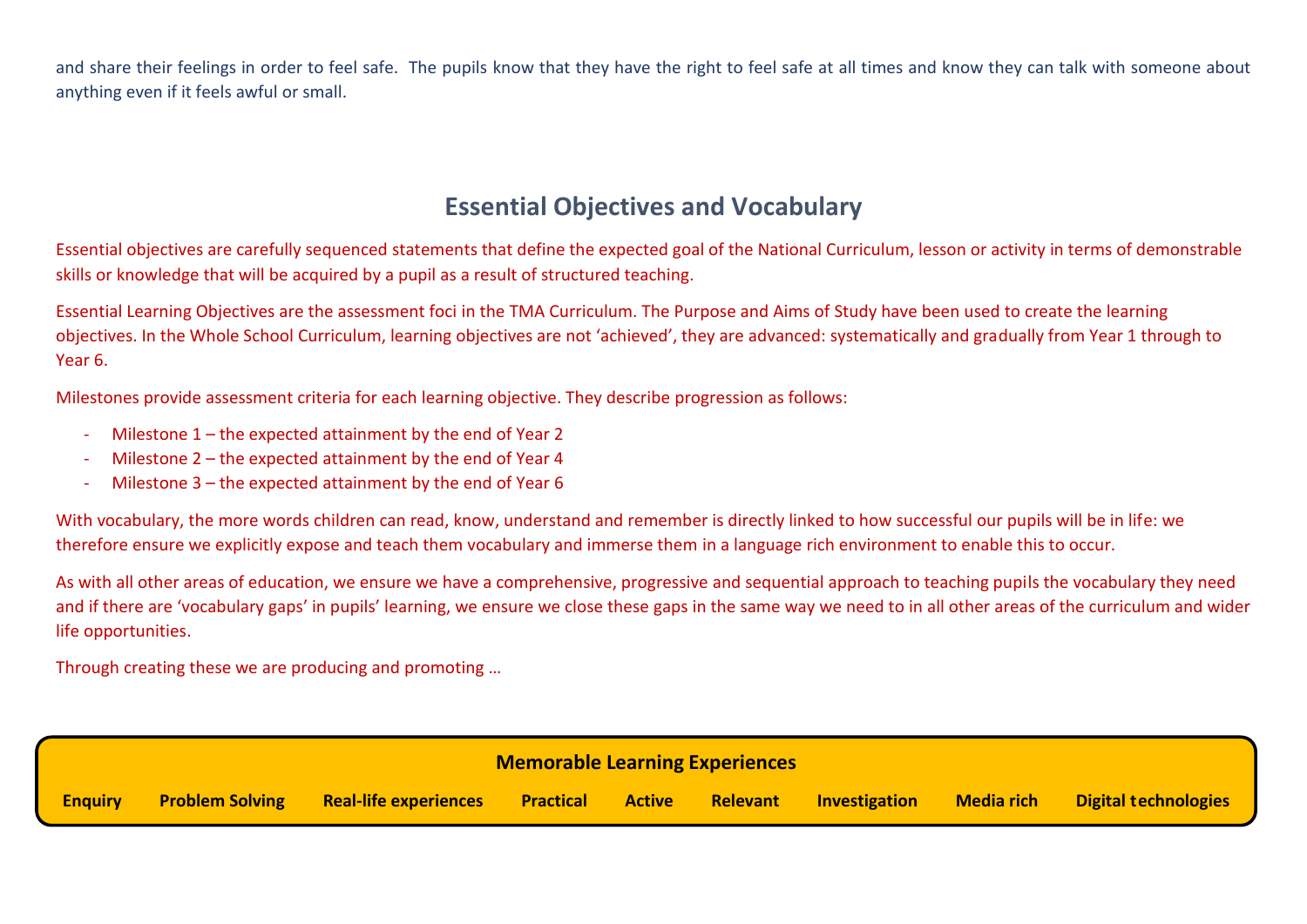## **English Curriculum Aims**

English is at the heart of our curriculum and is designed to be challenging, inspiring and most of all, engaging, for all our pupils. We fully follow the National Curriculum and ensure our personalised curriculum extends our pupils further than this. Within each year, pupils will have the opportunity to access a wide range of different texts, both fiction and non-fiction as well as a variety of poetry forms, which builds upon previous knowledge of texts and genres. Through careful text selection the pupils learn historical and geographical facts, gain a breadth of past and current world issues as well as stories and ideas from different cultures and communities. These texts challenge the pupils' thinking as well as expanding their vocabulary, beyond what they would use in every day speech, and developing their questioning skills. A key driver to our English curriculum is to instil a lifelong love of reading for all of our pupils.

The English curriculum gives plentiful opportunities for all children to advance their speaking, listening and performing skills. Grammar and spelling teaching is threaded throughout the English Curriculum and uses modelled examples of sentence structures and grammar use from the different texts. Throughout the whole curriculum there are many different opportunities for writing, allowing the pupils to experience writing for a wide range of audiences. Each writing opportunity has a clear purpose and voice that prepares the pupils for their future. During English lessons, a variety of teaching and learning strategies are used in order to model and support the reading and writing process to ensure the pupils have the tools for a future in which they will strive. All lessons are structured and tailored to meet the needs of all pupils so they can all reach their full potential.

Objectives and texts are sequentially planned throughout the school so pupils can continuously build on prior knowledge. These documents give a more detailed overview of the structure, progression and approach to English teaching at Two Mile Ash.





**End of Year Essential Skills** Reading, Writing and Spoken Language



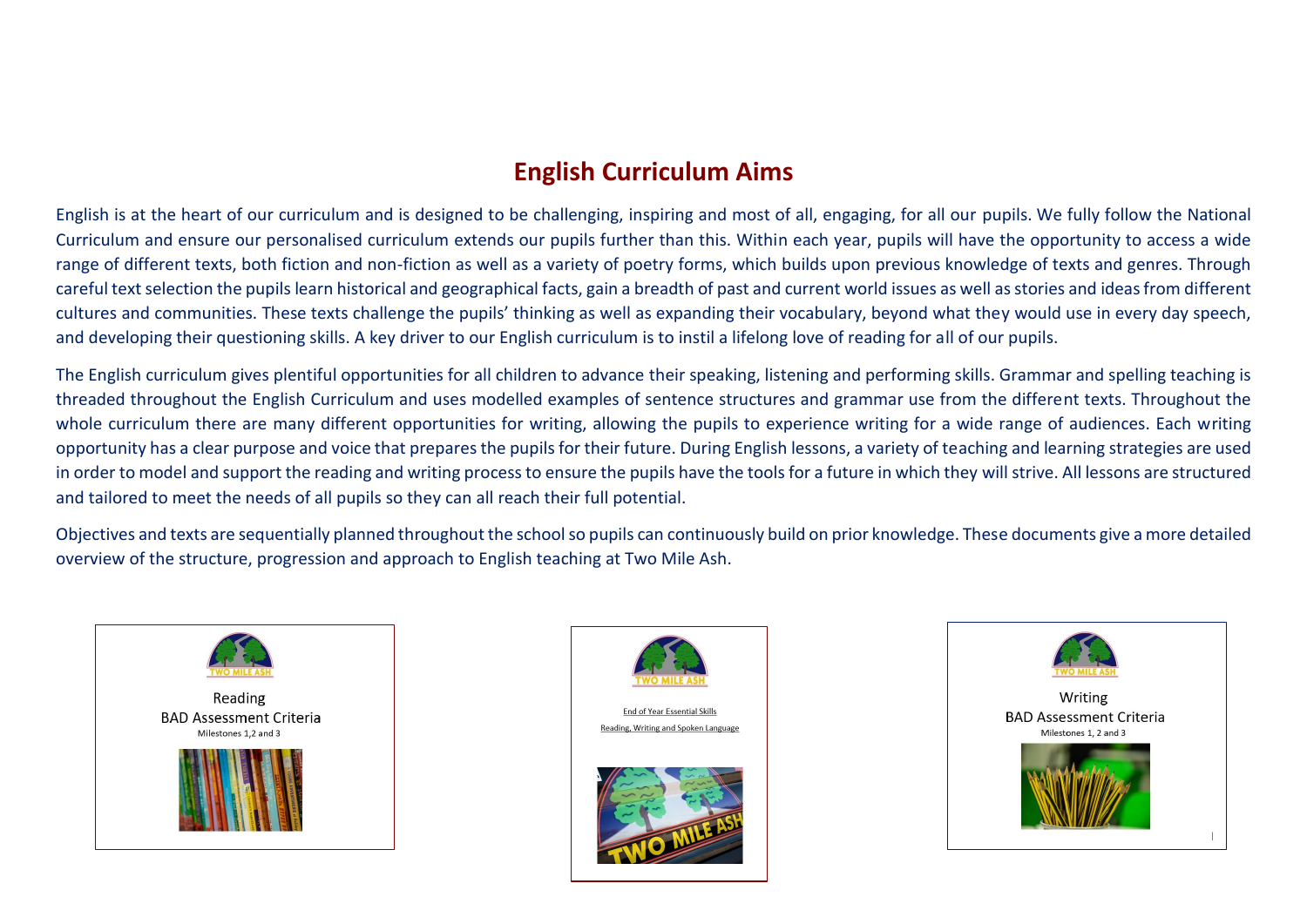## **Maths Curriculum Aims**

At Two Mile Ash, we want our pupils to gain the skills and understanding to become confident mathematicians. We believe that the best way to achieve this is to start with a fully embedded and deep understanding of the fundamentals of mathematics, such as number bonds, times tables and other key facts. Once these basic building blocks are in place and committed to long-term memory, pupils can access all aspects of the maths curriculum with greater speed and agility, ensuring full coverage of the National Curriculum and more. The inclusion of weekly fluency lessons within the maths teaching ensures the children can make connections from previous learning to new learning. Throughout the curriculum, but particularly apparent within maths teaching and learning, the pupils are encouraged to make mistakes and apply metacognition skills to deepen their understanding of how they learn and how they can become more independent.

The maths teaching practice is based on a mastery where carefully structured schemes of work are followed that builds on previous knowledge and skills and includes the use of concrete materials and pictorial representations of problems to help all pupils to 'see' and 'feel' the maths. Through this theory of experiential learning, the pupils have further opportunities to commit to memory the procedures and principles taught within a lesson and also engenders within the pupils a love of maths and confidence with numbers. The mastery principles are threaded through the planning of all lessons from year 3 to year 6 meaning that all pupils, whatever their ability, are exposed to appropriate mathematical terminology and given the tools to tackle a challenging curriculum. We believe a high quality mathematics education provides a foundation for understanding the world, the ability to reason mathematically and a sense of enjoyment and curiosity of the subject and wider.

All aspects of the maths curriculum, from skills and objectives to methods of calculations, are carefully sequenced and planned for all pupils to progress through. These documents give a more detailed understanding of the progression and structures across the maths curriculum.



 $\overline{\phantom{a}}$ 

Two Mile Ash School **Calculation Guidance** 





Two Mile Ash School **Progression in Calculation Policy** 



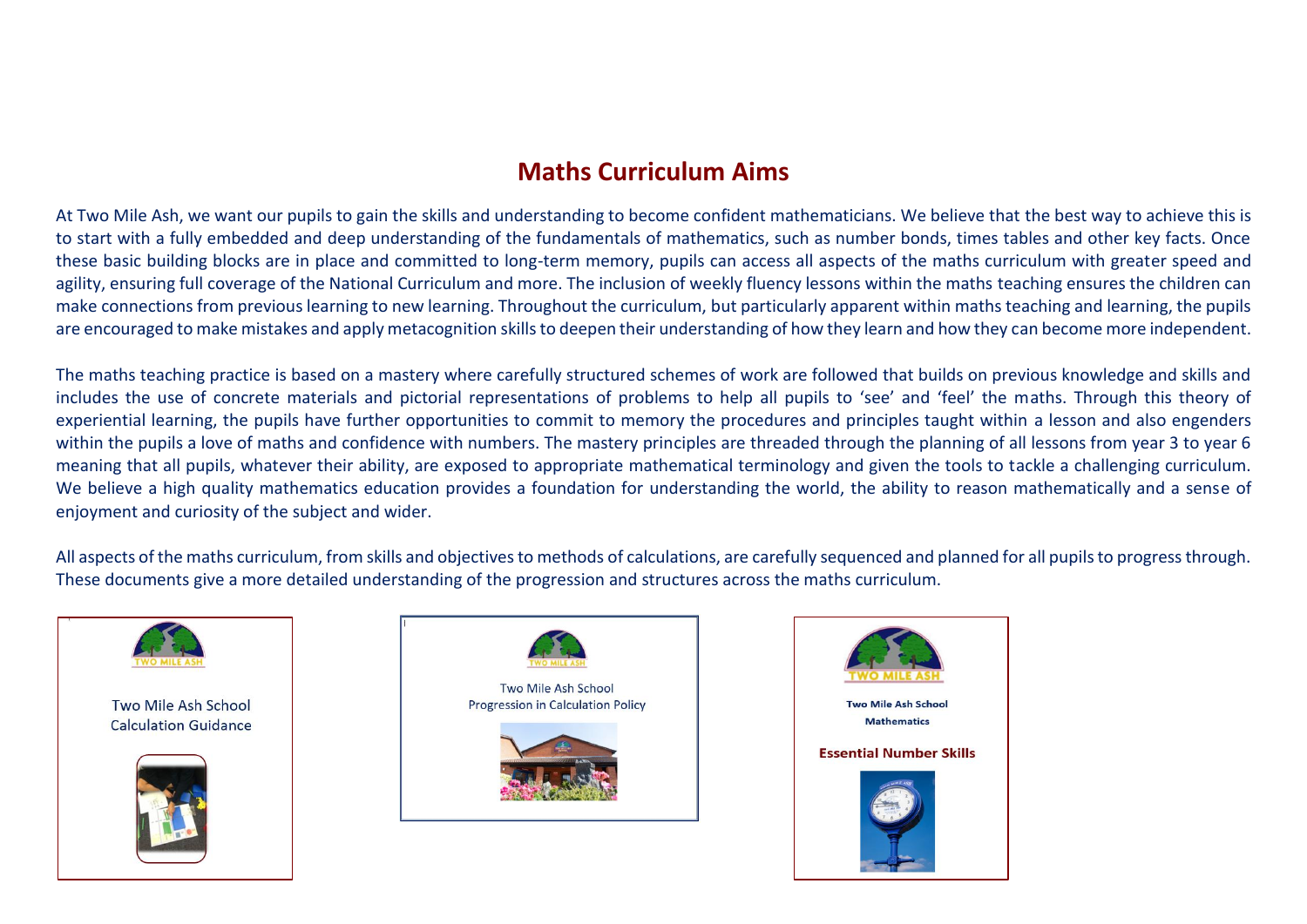## **Science Curriculum Aims**

Within our science curriculum, it is our intent to develop our pupils to have a natural curiosity in the world around us, revelling in its wonders and as such, inspiring our pupils to become the next generation of scientists. We follow a systematic, investigative approach to learning across the biological, chemical and physical aspects, following and embracing the National Curriculum and beyond. Pupils are introduced to, and will develop, skills that allow them to pose questions, experiment and draw conclusions based on their findings. We believe that developing enquiring minds is key to developing a love of science. As a result, each year group are taught the skills to investigate through a progression of working scientifically statements that build on previous years. These are embedded through continual practise in a wide variety of experiments that often create a sense of awe and wonder. Science knowledge and understanding is another key aspect of our curriculum and it is important that pupils gain an in depth understanding of each topic, using the correct high level scientific vocabulary as well as being able to apply their understanding to real world experiences and events. During science teaching and discussions, the pupils are introduced to history's greatest scientists and philosophers and are encouraged to grapple and question their thoughts and ideas.

We believe that taking science outside of the classroom environment promotes a greater desire to engage and promotes independent learning. At Two Mile Ash, we encourage this by providing a breadth of opportunities such as discussions with scientists, science competitions and STEM fair opportunities, science excursions, after school science clubs and becoming science leaders for the school. Through these wide varieties of experiences and curriculum lessons we aim to inspire pupils to have healthier lifestyles and promote a culture of building a more sustainable environment that helps to look after our planet for future generations to come.

These documents give a more detailed understanding of the progression and structures across the science curriculum.



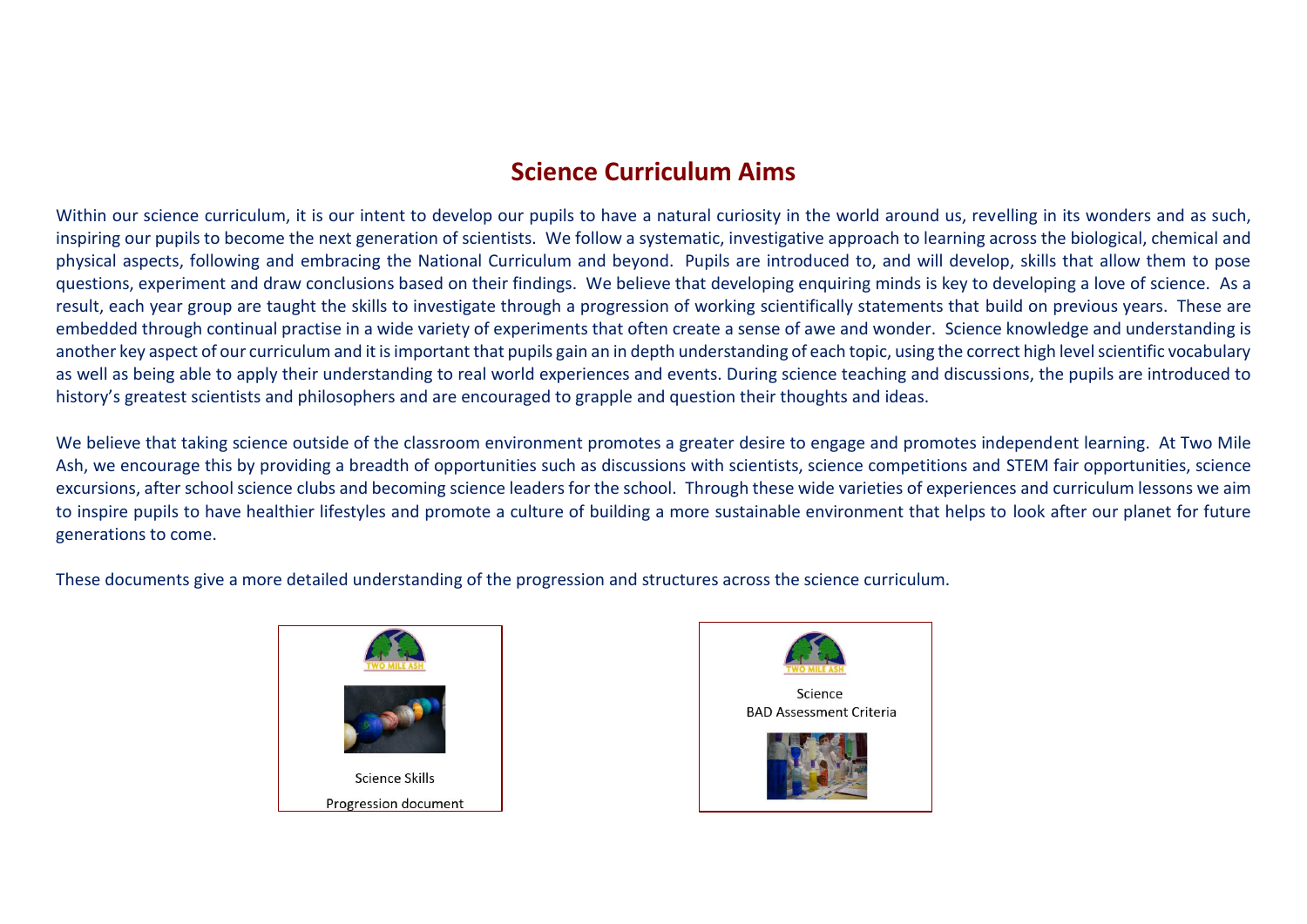## **Our Foundation Curriculum**

We are extremely proud of our creative and vibrant curriculum which contains termly 'Learning Journeys.' Encompassing our foundation subjects, our Learning Journeys are carefully planned thematic approaches to teaching and learning designed to support pupil's natural curiosity and stimulate their creativity. Learning Journeys offer pupils the opportunity to work in depth, giving them the time, they need to reflect, consolidate and transfer their learning across the wider curriculum. Through rich cross-curricular, exciting learning experiences, our creative curriculum aims to deliver a twenty-first century education that will equip our pupils with the skills required to be independent and responsible citizens.

All our foundation subjects have been carefully planned and devised to ensure that each key objective is carefully sequenced, following our milestones, so that each pupil, year on year, will develop key knowledge and understanding to progress. Each skill is built upon year by year which allows the embedment of knowledge giving pupils a wider understanding of the world around them and the knowledge, skills and understanding that they need to progress and achieve higher standards and prepare them for the next stage of education in order to lead fulfilling lives.

These documents give a more detailed understanding of the progression and structures across the foundation curriculum.

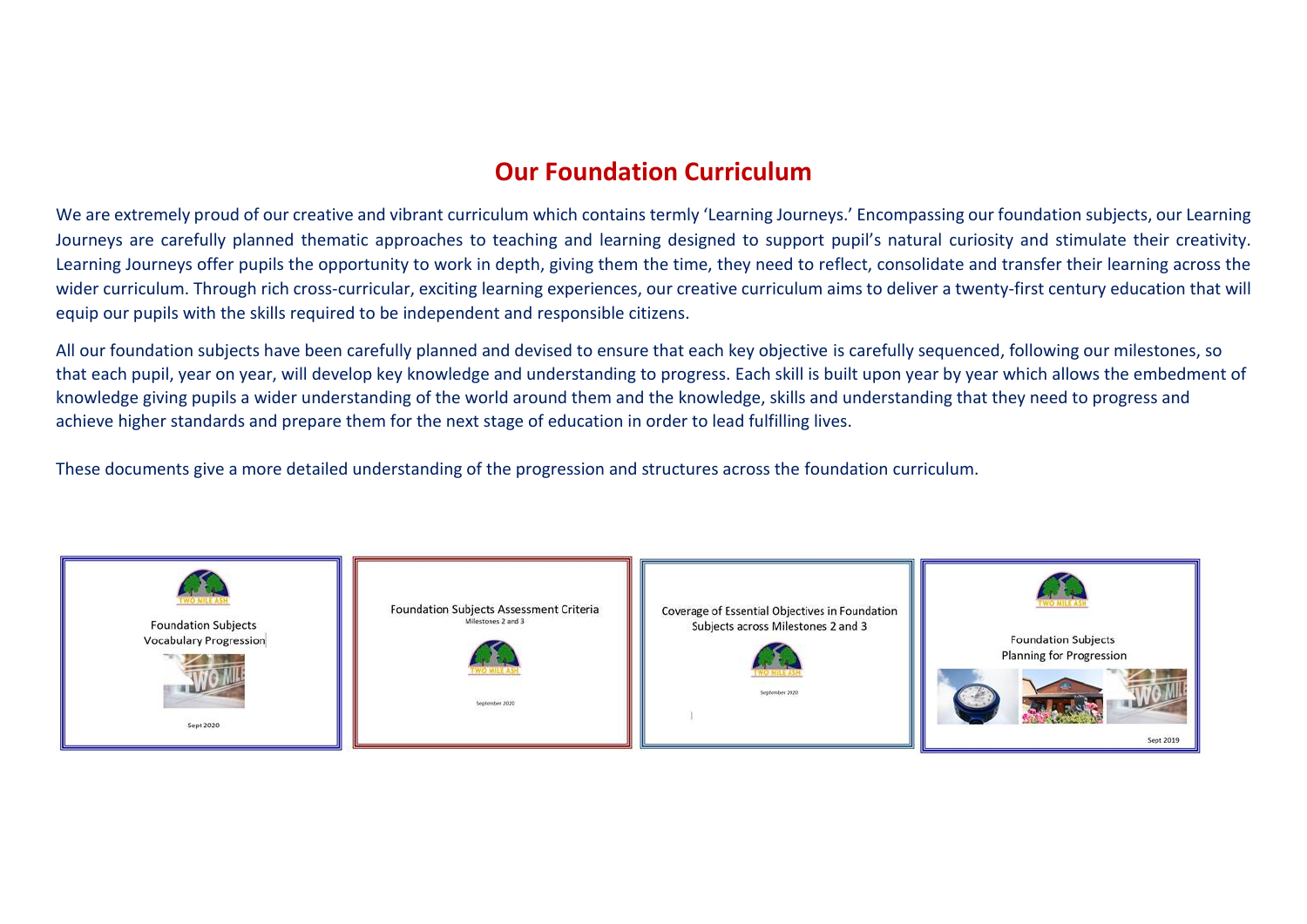## **Curriculum Opportunities**

#### **Enrichment**

As well as providing the essential tools for learning, our curriculum provides the joy of discovery, problem solving and creative experiences for all pupils. Through a range of enrichment provision, our pupils develop self-confidence as learners, develop maturity both socially and emotionally. Our pupils are engaged by learning experiences that develop and stretch them, igniting their imagination through a rich, varied and stimulating enrichment opportunities.

Through careful planning within our curriculum, links have been made across subject areas to incorporate the following enrichment opportunities for our children:

- **•** Inspiration days
- Year group and whole school performances
- The Arts opportunities (dance, music, drama, singing)
- Visitors into school
- Outdoor learning

### **Residential and Day Trips**

We provide a full range of off-site learning opportunities and place a high importance on out-of-the classroom learning, particularly residential visits. We aim to offer at least one offsite learning visit or visitor for every year group, this will be linked to a curriculum are to enrich the learning experience for the pupils. We offer a residential visit in each of the four years; Year Three Youlbury, Year Four and Five activity centre visit to Whitemoor Lakes, and Year Six Belgium. All our visits are reviewed and updated at the end of every academic year so we can ensure the best possible learning outcomes for our pupils.

All visits conform to very precise safety procedures, as detailed in the school's comprehensive *[Educational Visits and Off-site Learning Policy.](https://iftltrust.sharepoint.com/Two%20Mile%20Ash%20School/Forms/AllItems.aspx?sortField=Editor&isAscending=true&viewid=be8986f2%2Dec77%2D4d4f%2Daacf%2D62d8c1cc3a28&id=%2FTwo%20Mile%20Ash%20School%2FTeachers%2F2020%2D21%2FPolicies%202020%2D21)*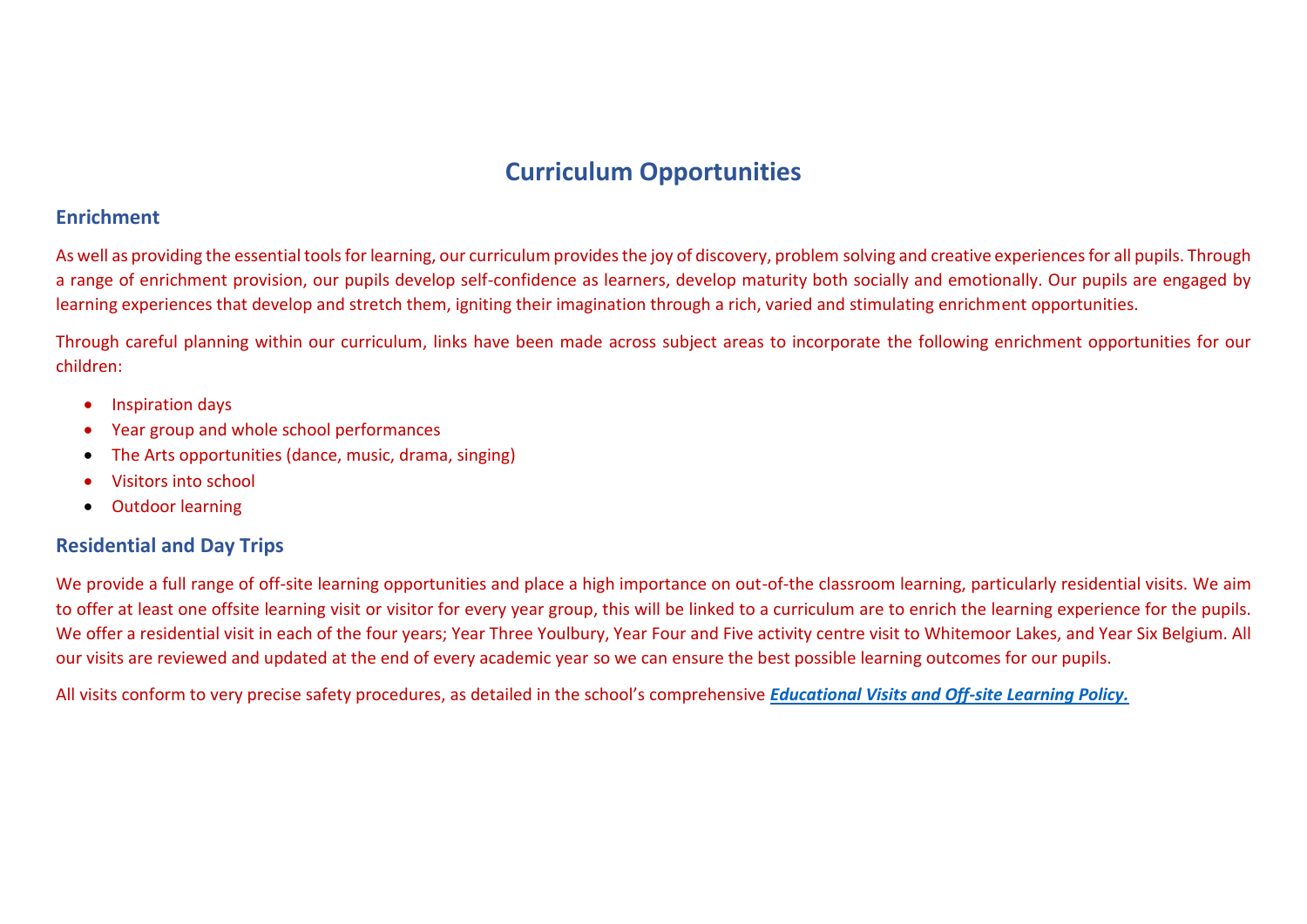## **Evaluating Impact**

**Confident Individuals Confident Individuals** Responsible Citizens **Responsible Citizens Responsible Citizens** 

- Behaviour and attendance
- Personal reflection of responsible citizen diplomas
- Use a wide range of measures both qualitative and quantitative
- Use data to inform progress and identify areas for continuous improvement
- Merits and certificate of achievements
- Informal and informal feedback
- Healthy and positive lifestyle choices
- Wellbeing
- Moderations both internally and externally
- Education audits
- CPD to further develop teaching
- Assessment integral to teaching and learning
- Leaders at all levels
- Pastoral targets
- Formal testing
- Ongoing monitoring and evaluation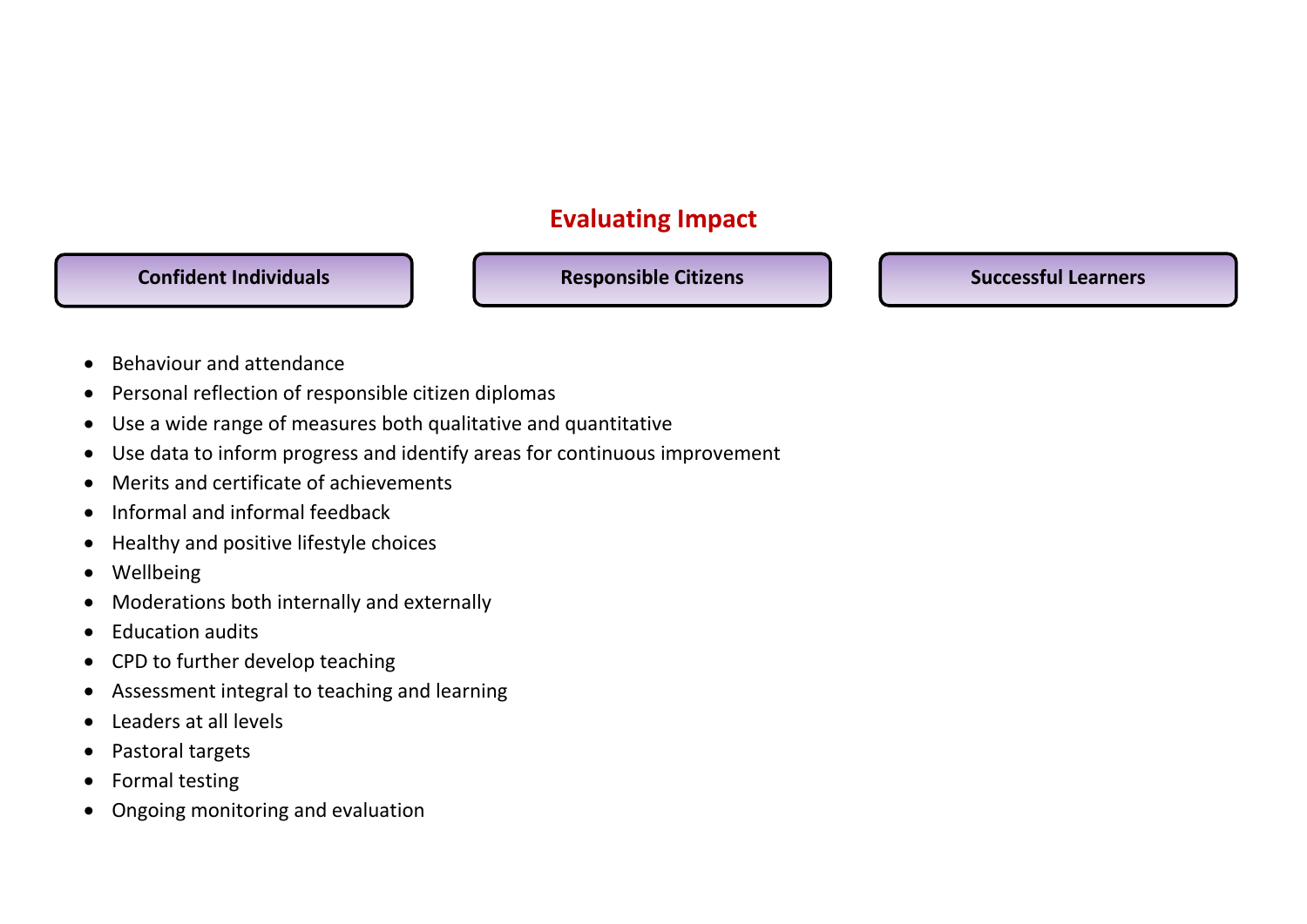- Improvement planning
- Key stage 2 outcomes above National

#### **Links to Other Policies**

This policy should be read in conjunction with:

- Reading BAD Assessment Criteria
- Writing BAD Assessment Criteria
- End of Year Essential Skills in Reading, Writing and Spoken Language
- Calculation Guidance
- Progression in Calculation Policy
- Mathematics Essential Number Skills
- Science Skills Progression
- Science BAD Assessment Criteria
- Foundation Subjects Vocabulary Progression
- Foundation BAD Assessment Criteria
- Coverage in Essential Objectives in Foundation Subjects
- Foundation Planning for Progression
- Educational Visits and Off-site Learning Policy

| <b>Version:</b>                            |  |  |  |  |  |
|--------------------------------------------|--|--|--|--|--|
| V1 - Tuesday 17th September 2019           |  |  |  |  |  |
| V2 Monday 1st September 2020               |  |  |  |  |  |
| V3 13 <sup>th</sup> October 2020           |  |  |  |  |  |
| V4- Friday 9 <sup>th</sup> July 2021       |  |  |  |  |  |
| V5- Tuesday 7 <sup>th</sup> September 2021 |  |  |  |  |  |

| <b>Approval:</b>                     | <b>Next Review on or before:</b> |
|--------------------------------------|----------------------------------|
| This policy was ratified by Two Mile | October 2022                     |
| Ash Governing Body.                  |                                  |